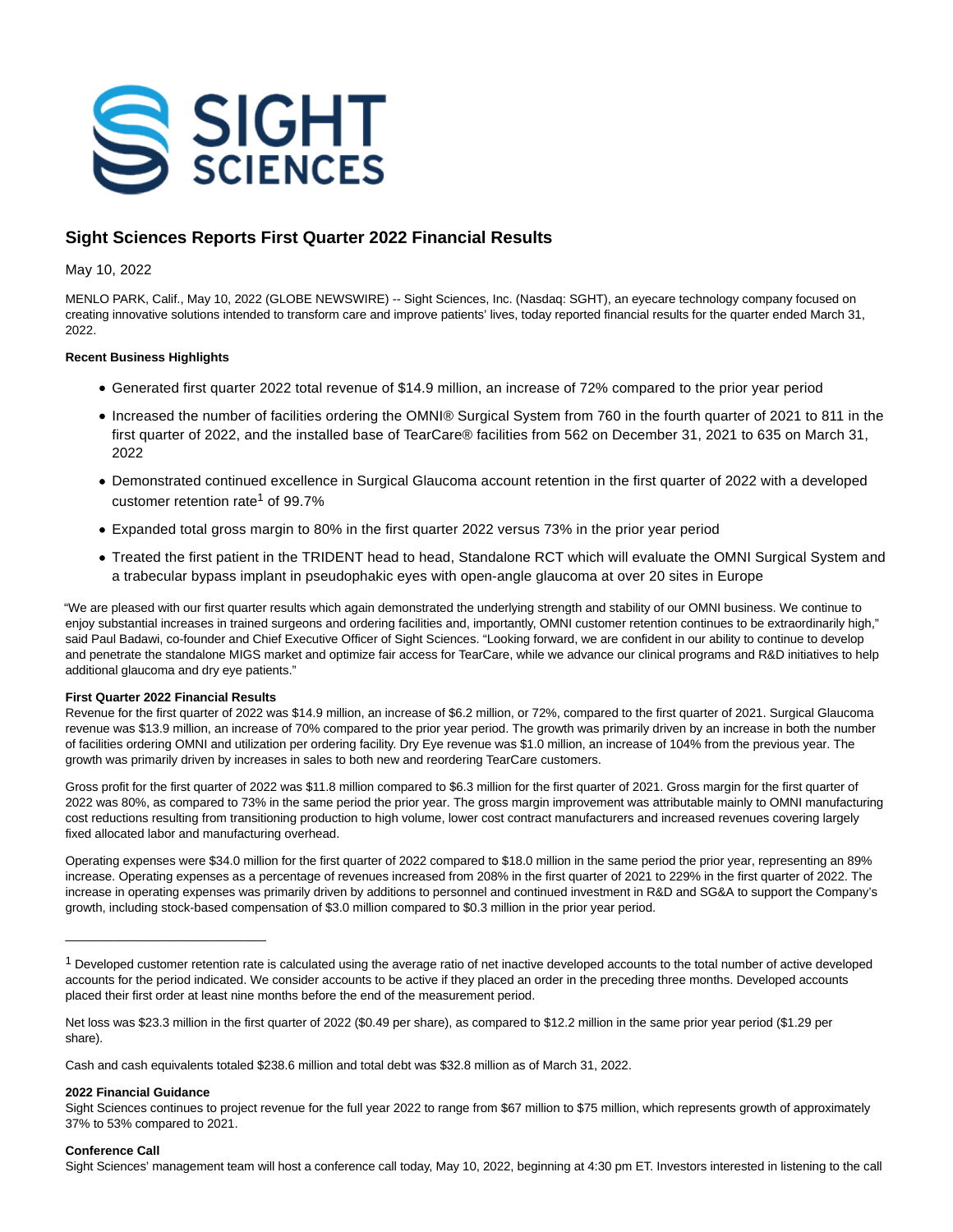may do so by dialing 1-844-287-7410 for domestic callers or 1-914-800-3942 for international callers, five to ten minutes prior to the start time, using the passcode: 5193467. A live and recorded webcast of the call will be available on the "Investors" section of the Company's website at https://investors.sightsciences.com/.

## **About Sight Sciences**

Sight Sciences is an eyecare technology company focused on developing and commercializing innovative solutions intended to transform care and improve patients' lives. Using minimally invasive or non-invasive approaches to target the underlying causes of the world's most prevalent eye diseases, Sight Sciences seeks to create more effective treatment paradigms that enhance patient care and supplant conventional outdated approaches. The Company's OMNI® Surgical System is a minimally invasive glaucoma surgery (MIGS) device indicated to reduce intraocular pressure in adult patients with primary open-angle glaucoma (POAG), the world's leading cause of irreversible blindness. The Company's TearCare® System is 510(k) cleared for the application of localized heat therapy in adult patients with evaporative dry eye disease due to meibomian gland dysfunction (MGD), enabling office-based clearance of gland obstructions by physicians to address the leading cause of dry eye disease.

For more information, visit www.sightsciences.com.

OMNI® and TearCare® are registered trademarks of Sight Sciences. © 2022 Sight Sciences. All rights reserved.

## **Forward-Looking Statements**

This press release, together with other statements and information publicly disseminated by the Company, contains certain forward-looking statements within the meaning of Section 27A of the Securities Act of 1933, as amended, and Section 21E of the Securities Exchange Act of 1934, as amended. The Company intends such forward-looking statements to be covered by the safe harbor provisions for forward-looking statements contained in the Private Securities Litigation Reform Act of 1995 and includes this statement for purposes of complying with these safe harbor provisions. Any statements made in this press release or during the earnings call that are not statements of historical fact, including statements about our beliefs and expectations, are forward-looking statements and should be evaluated as such. Forward-looking statements include information concerning possible or assumed future results of operations, including descriptions of our business plan and strategies. These statements often include words such as "anticipate," "expect," "suggests," "plan," "believe," "intend," "estimates," "targets," "projects," "should," "could," "would," "may," "will," "forecast" and other similar expressions. We base these forward-looking statements on our current expectations, plans and assumptions that we have made in light of our experience in the industry, as well as our perceptions of historical trends, current conditions, expected future developments and other factors we believe are appropriate under the circumstances at such time. Although we believe that these forward-looking statements are based on reasonable assumptions at the time they are made, you should be aware that many factors could affect our business, results of operations and financial condition and could cause actual results to differ materially from those expressed in the forward-looking statements. These statements are not guarantees of future performance or results. The forward-looking statements are subject to and involve risks, uncertainties and assumptions, and you should not place undue reliance on these forward-looking statements. These forward-looking statements include, but are not limited to, statements concerning the following: estimates of our total addressable market, future revenue, expenses, capital requirements, and our needs for additional financing; our ability to enter into and compete in new markets; execution of our market strategies; the impact of the COVID-19 pandemic on our business, our customers' and suppliers' businesses and the general economy; our ability to compete effectively with existing competitors and new market entrants; our ability to scale our infrastructure; our ability to manage and grow our business by expanding our sales to existing customers or introducing our products to new customers; our ability to establish and maintain intellectual property protection for our products or avoid claims of infringement; potential effects of extensive government regulation; our abilities to obtain and maintain regulatory approvals and clearances for our products that support our revenue projections, business strategies and growth; our ability to successfully execute our clinical trial roadmap; our ability to obtain and maintain sufficient reimbursement for our products; our abilities to protect and scale our intellectual property portfolio; our ability to hire and retain key personnel; our ability to obtain financing in future offerings; the volatility of the trading price of our common stock; our expectation regarding the time during which we will be an emerging growth company under the Jumpstart Our Business Startups Act (the "JOBS Act"); our ability to maintain proper and effective internal controls; and the other important factors discussed under the caption "Risk Factors" in our filings with the U.S. Securities and Exchange Commission, as may be updated from time to time in subsequent filings. These cautionary statements should not be construed by you to be exhaustive and are made only as of the date of this press release. We undertake no obligation to update or revise any forward-looking statements, whether as a result of new information, future events or otherwise, except as required by applicable law.

#### **Media contact:**

Shay Smith Health+Commerce 707.971.9779 shay@healthandcommerce.com

#### **Investor contact:**

Philip Taylor Gilmartin Group 415.937.5406 Investor.Relations@Sightsciences.com

#### **SIGHT SCIENCES, INC. Condensed Consolidated Balance Sheets (Unaudited) (in thousands, except share and per share data)**

|                           |    | March 31,<br>2022 |      | December 31,<br>2021 |  |
|---------------------------|----|-------------------|------|----------------------|--|
| Assets                    |    |                   |      |                      |  |
| Current assets:           |    |                   |      |                      |  |
| Cash and cash equivalents | \$ | 238,586           | - \$ | 260,687              |  |
| Accounts receivable, net  |    | 9,949             |      | 8,709                |  |
| Inventory, net            |    | 4,082             |      | 3,475                |  |